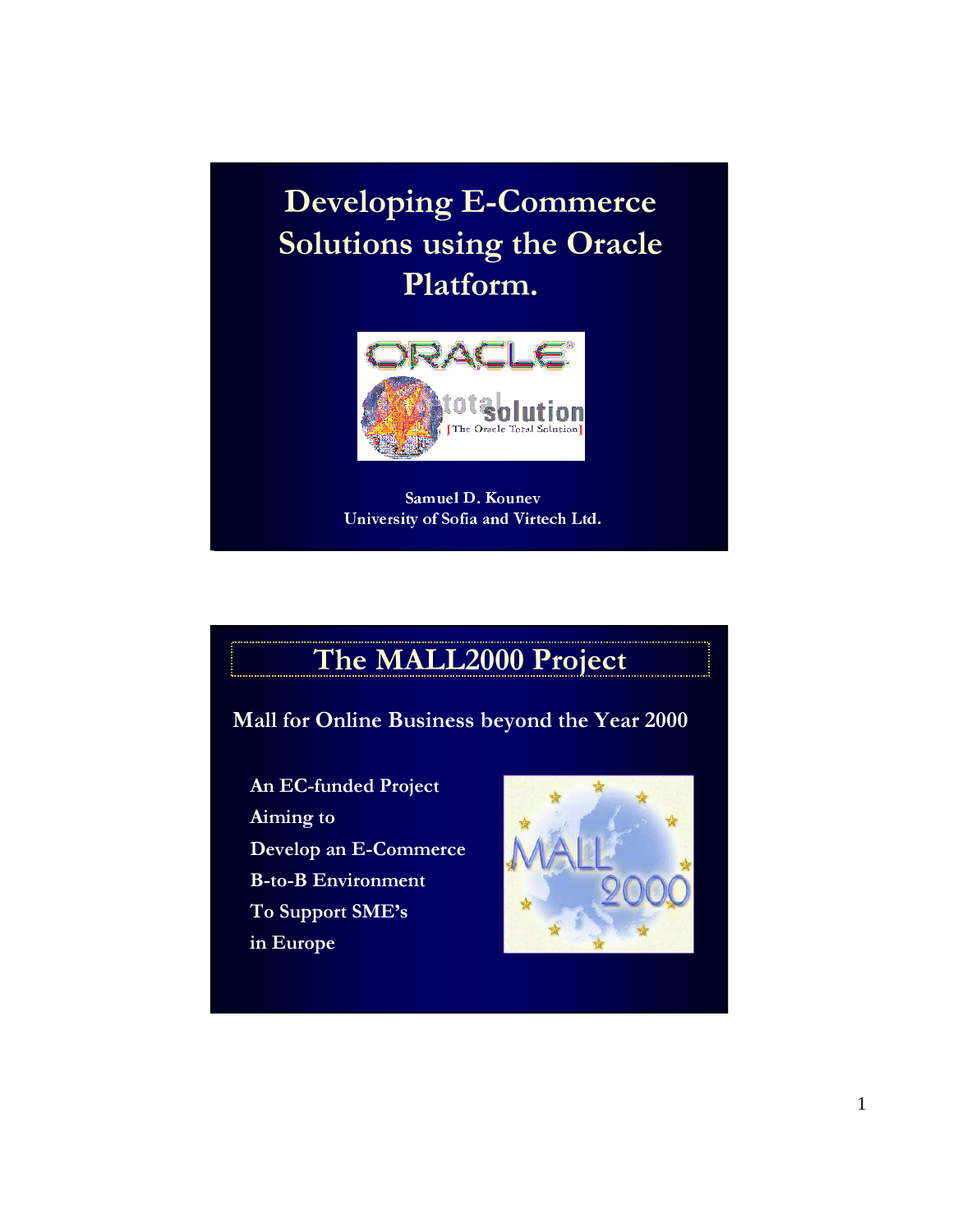

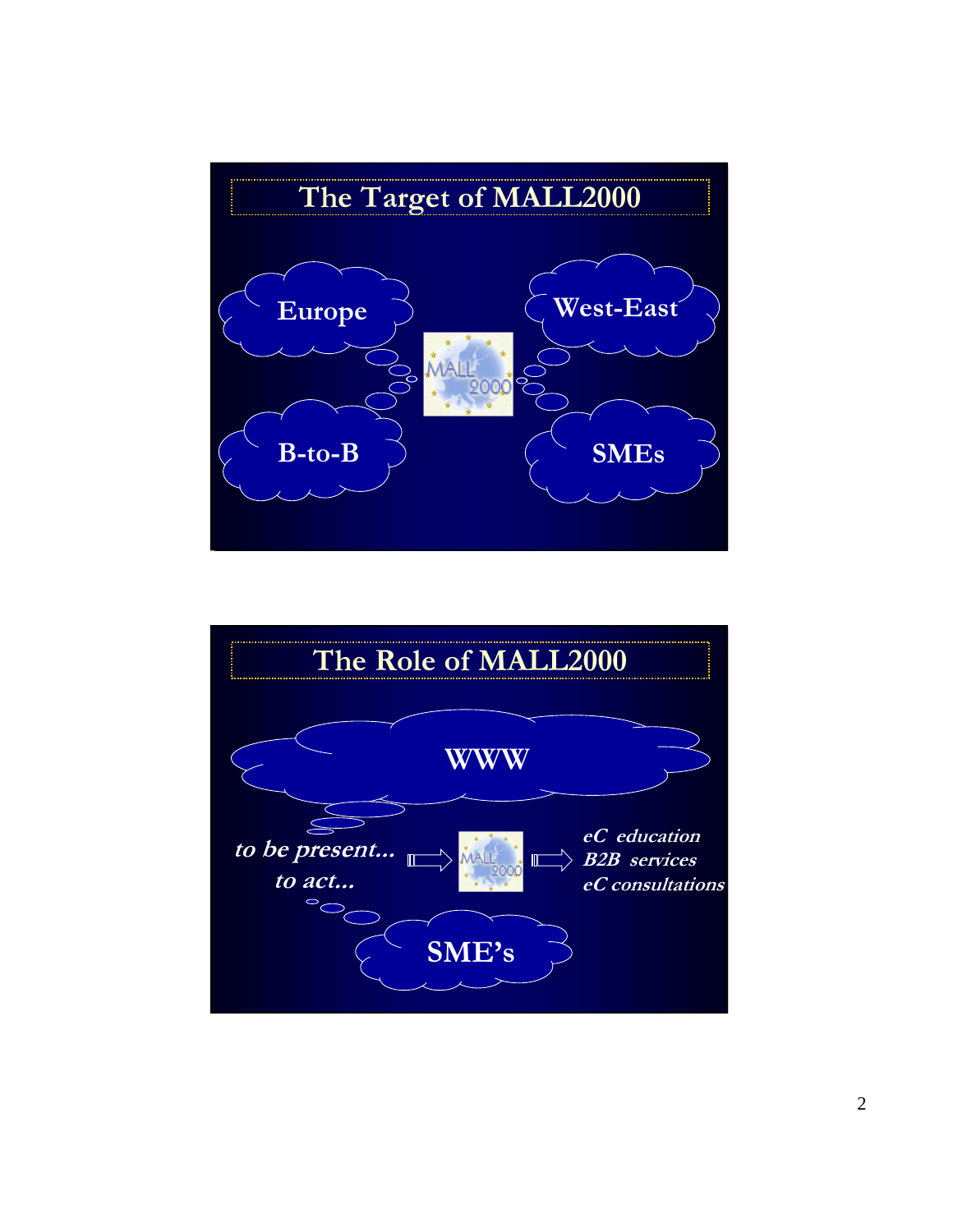## The MALL2000 Services

- Brokering (Supply & Demand Exchange)
- E-newsletter Publishing
- Marketing Surveys
- E-commerce Education and Consulting
- Management of Suppliers and Products
- Document-Centred Services

# MALL2000 Users • Visitors • Occasional • Registered • Subscribers • Suppliers • Consumers • Advertisers • Providers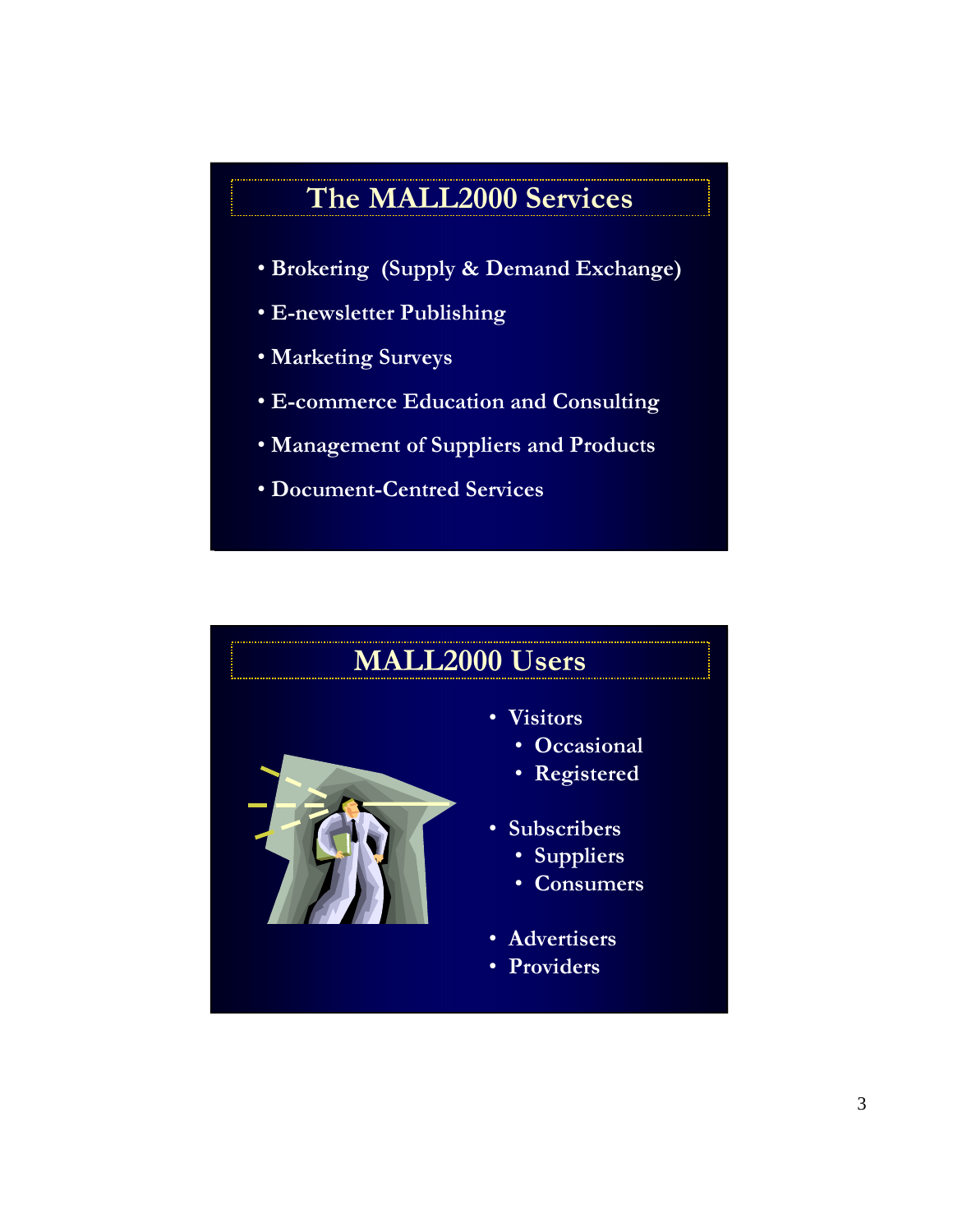

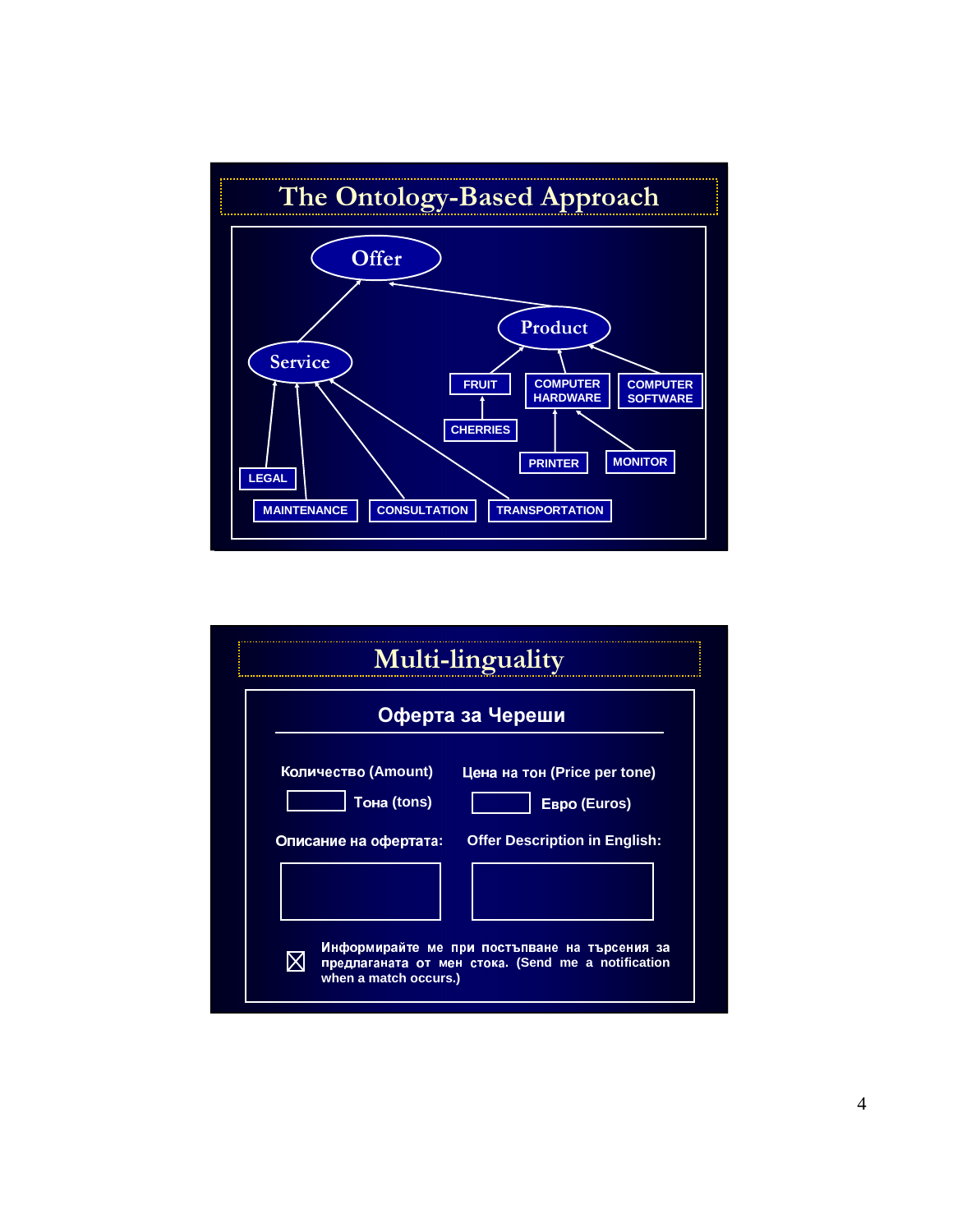#### The MALL2000 Broker

- Supports b-to-b match making
- Supports supply/demand exchange
- Multi-lingual
- Provides automatic matching & notification
- Includes precise filtering capabilities

Based on ontologies, which structure the information space by classifying and describing the types of business offers & requests.

#### Management of Suppliers and Products

Supplier Frontdesk :

- Detailed supplier information
- Supplier's advertisements (e.g. banners)
- Special offers
- Product & service catalogue

Business-to-Business Search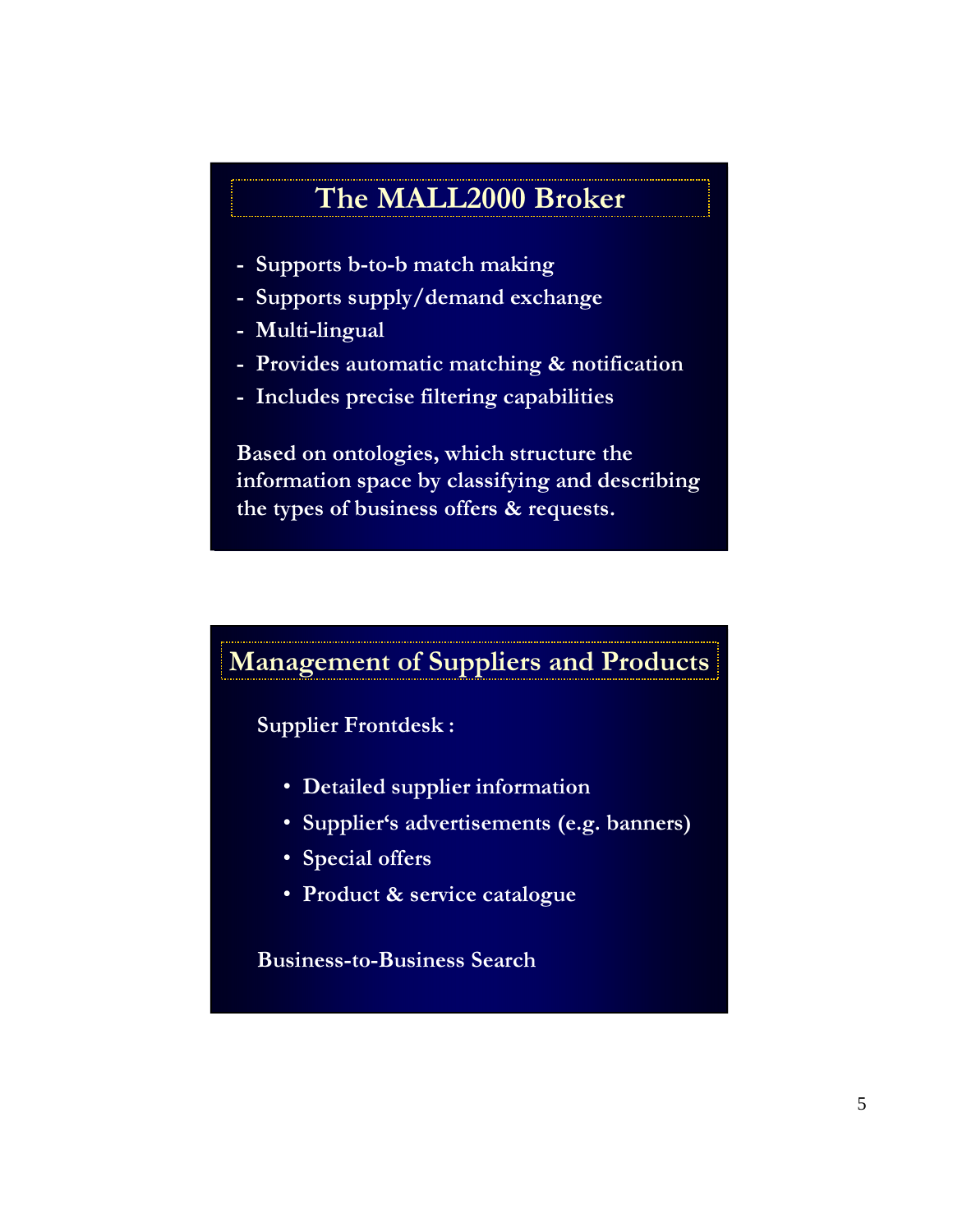

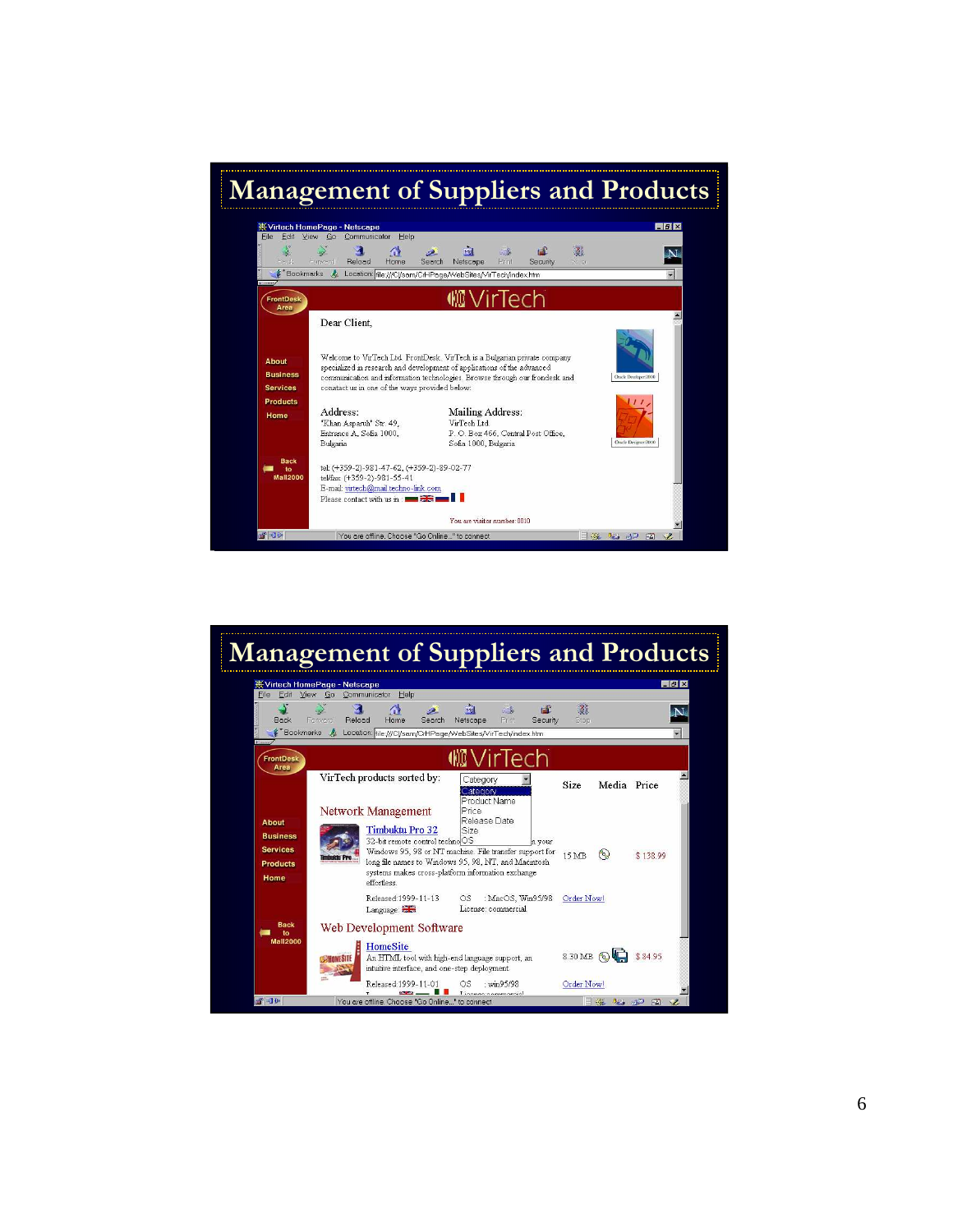

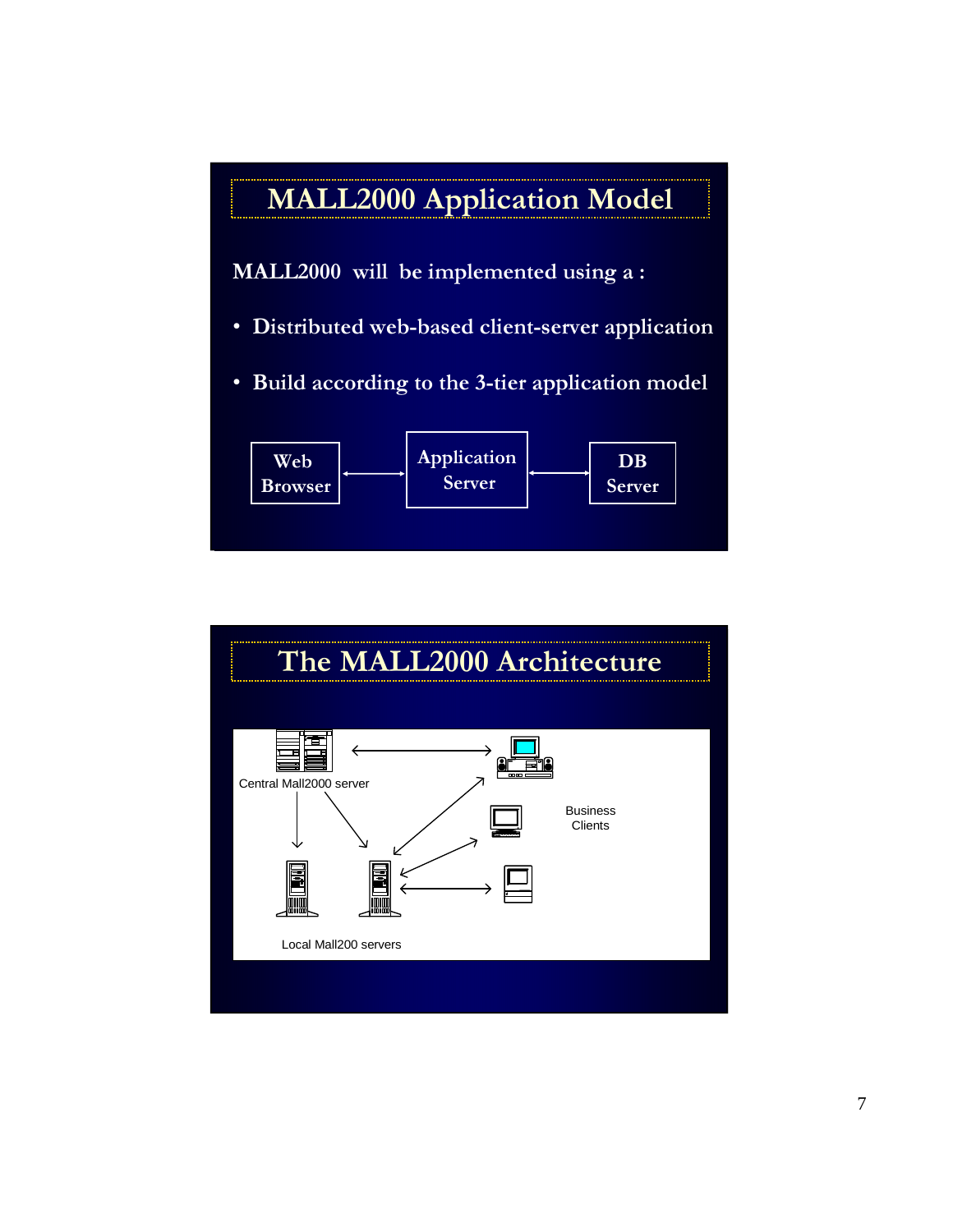

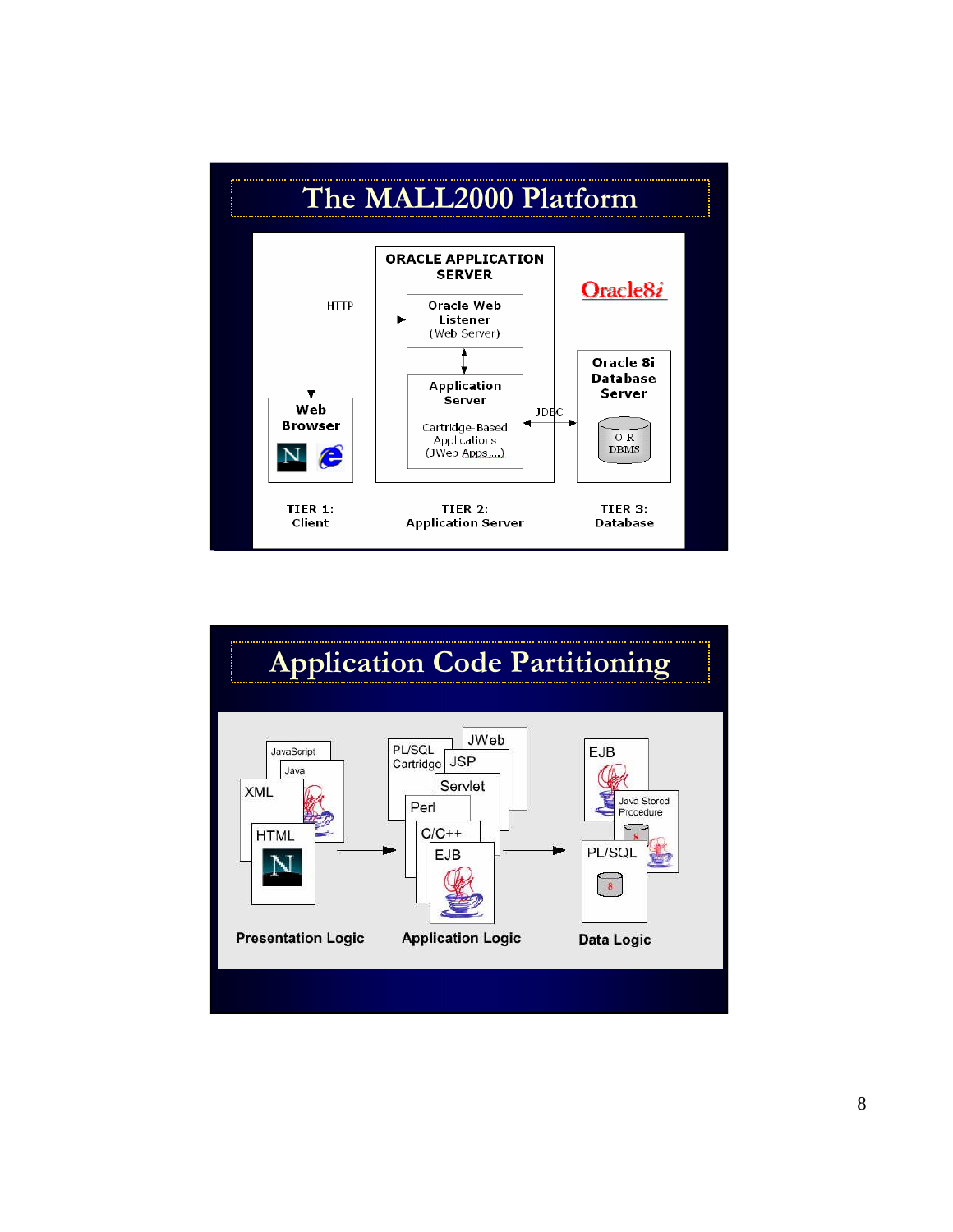## Implementation Strategy

- 1. JWeb cartridge-based applications for the bulk of the application logic.
- 2. JServer Java stored procedures for intensive database operations.
- 3. User interface presentation logic on the thin-client using HTML+CSS, JavaScript, XML, DOM, etc.



## Advantages and Benefits

- 1. Centralized configuration and management simplifies maintenance and redeployment
- 2. OAS provides load balancing, fault tolerance, scalability, monitoring, logging, sessions, etc.
- 3. JServer provides for better performance, higher productivity and increased scalability

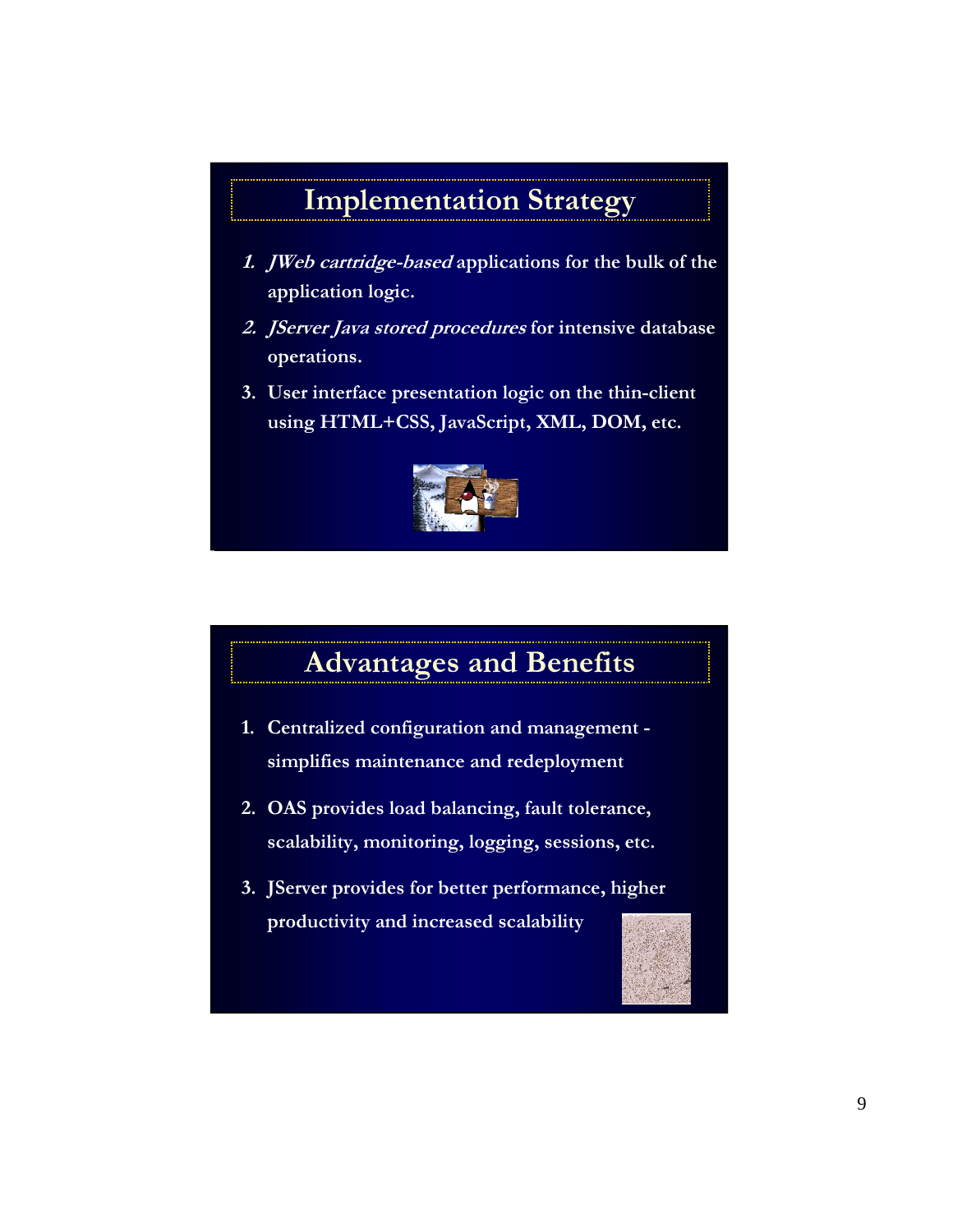## Accessing Oracle DB from Java

- The JDBC API
	- needed for dynamic SQL operations
- The SQLJ API - ideal for static SQL operations
	-



- The pl2java utility
	- provides interface to PL/SQL applications

Oracle8i

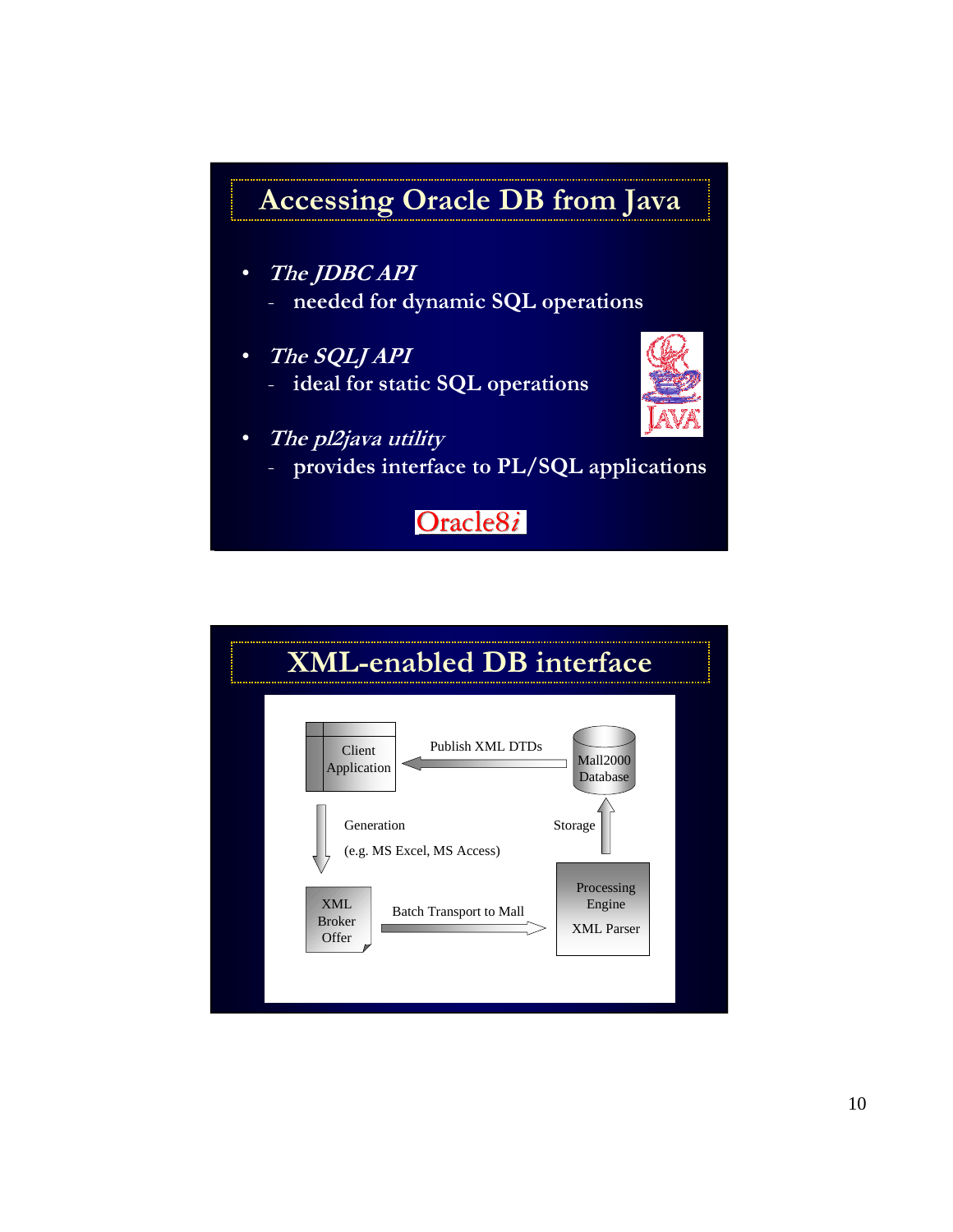## XML encoded offer

#### <BrokerOffer>

<Cherries>

- <weight unit="kg">12000</weight>
- <availableFrom>1999/10/18</availableFrom>
- <fresh yes=""/>
- <cherryColor item="red"/>
- </Cherries>

</BrokerOffer>

## XML support in Oracle8i

- Oracle XML Parser - SAX and DOM APIs supported
- XML Support in iFS
	- support for defining, parsing, and rendering of XML based file types
- XML-enabled "Section Searching" in Context